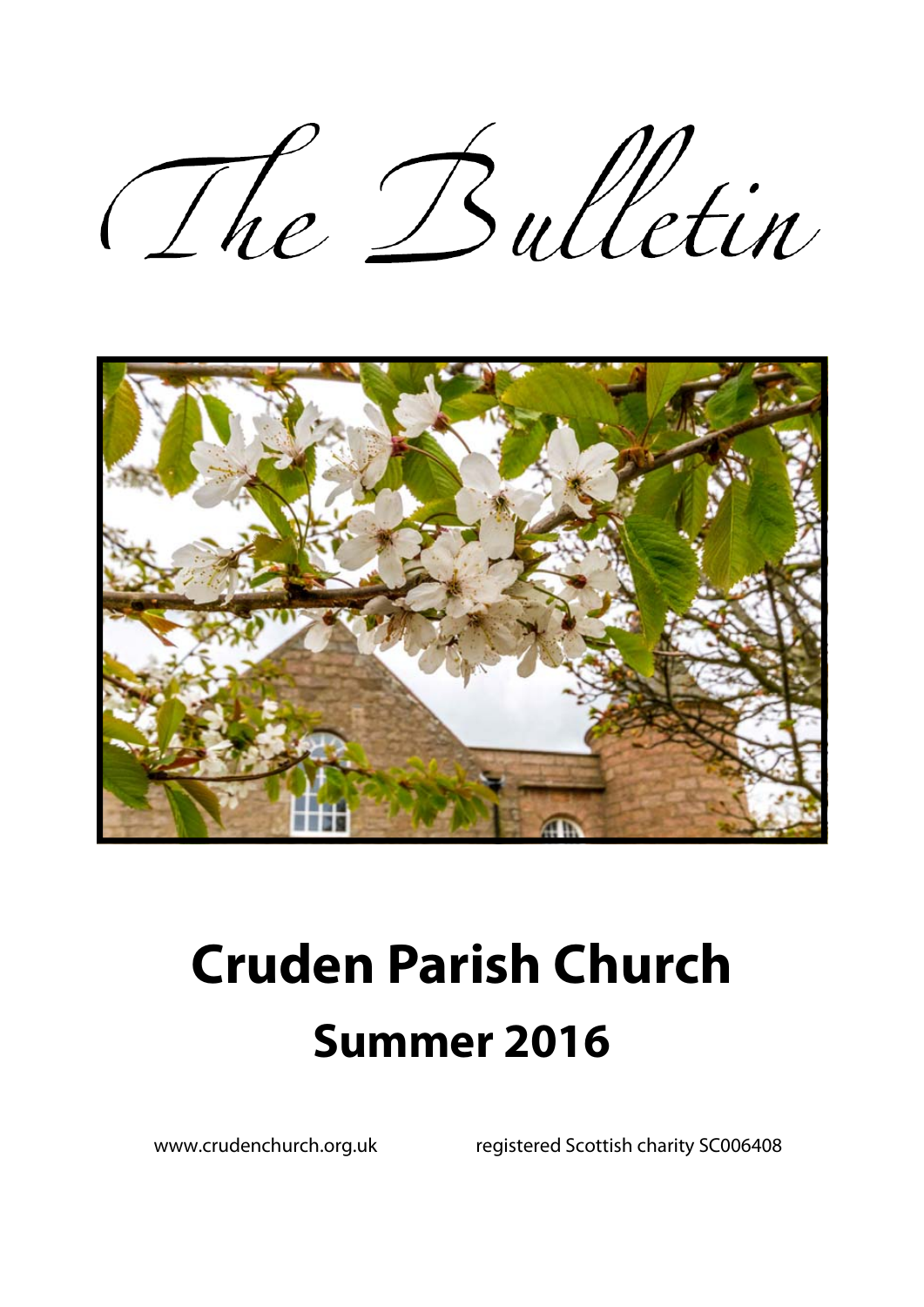# **Diary Dates Summer 2016**

Worship services will continue every Sunday morning in Cruden Parish Church at 10 am

### **JUNE**

| Thursday 2nd     | Guild Senior Citizens' Outing                                                    |  |  |
|------------------|----------------------------------------------------------------------------------|--|--|
| Sunday 19th      | Congregational Walk leaving church hall at<br>11.30 am : Burn o' Vat/Loch Kinord |  |  |
| Tuesday 14th     | Craft Group in Hall 2 pm                                                         |  |  |
| Sunday 26th      | Cake and Candy Stall after the service                                           |  |  |
| Tuesday 28th     | Craft Group in Hall 2 pm                                                         |  |  |
| <b>JULY</b>      |                                                                                  |  |  |
| Tuesday 12th     | Craft Group in Hall 2 pm                                                         |  |  |
| Saturday 16th    | Congregational Walk leaving Hatton Hall at 9 am :<br>Gordon Way                  |  |  |
| Tuesday 26th     | Craft Group in Hall 2 pm                                                         |  |  |
| Sunday 31st      | Cake and Candy Stall after the service                                           |  |  |
| <b>AUGUST</b>    |                                                                                  |  |  |
| Tuesday 9th      | Craft Group in Hall 2 pm                                                         |  |  |
| Sunday 14th      | Congregational Walk leaving church hall at<br>11.30 am : Scolty Hill, Banchory   |  |  |
| Tuesday 23rd     | Craft Group in Hall 2 pm                                                         |  |  |
| Sunday 28th      | Hatton Gala 12.30 pm                                                             |  |  |
| <b>SEPTEMBER</b> |                                                                                  |  |  |
| Tuesday 6th      | Craft Group in Hall 2 pm                                                         |  |  |
| Wednesday 7th    | Choir Practice: 7.30 pm in the Hall                                              |  |  |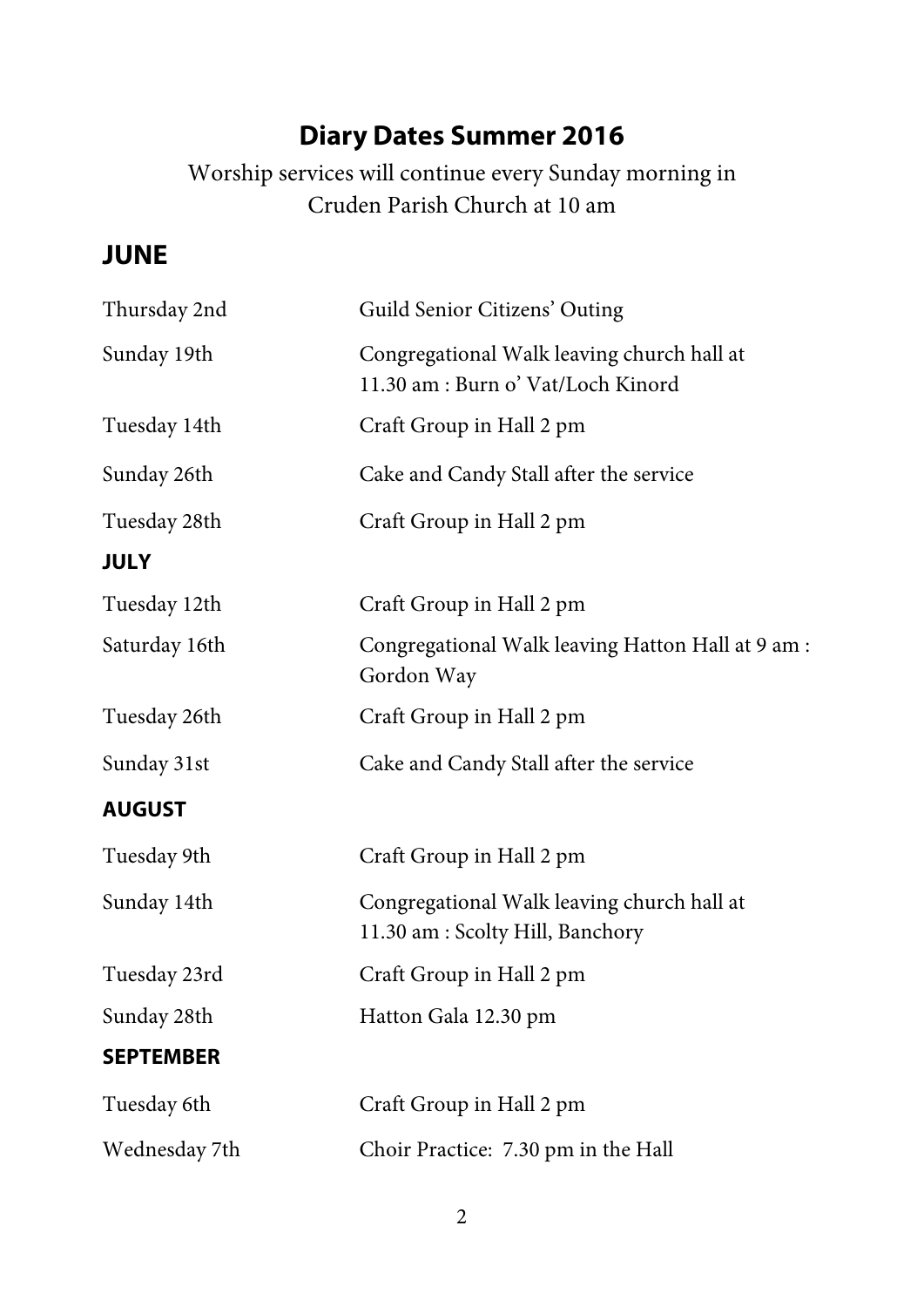# **NOMINATING COMMITTEE**

Regretfully the Nominating Committee has received no applications for our vacant post. All efforts made to date have, unfortunately, resulted in little or no action.

As we are one of eight parishes in Buchan presently without a Minister, it has been agreed that a communal effort should be made to raise the profile of the area and hopefully attract some suitable candidates.

Under the guidance of Rev Kevin Gruer of Turriff St Ninian's & Forglen Church, a marquee has been hired for the '**Heart and Soul'** event in Princes Street Gardens during the General Assembly.

On Sunday 22nd May all the Buchan Parishes with a vacancy will be promoting our area under the banner of 'Buchan Calling'. The various activities planned will be ongoing from 1.00 pm until 5.00 pm.

Carol Paul has resigned from the Nominating Committee and her position as Clerk has been filled by Rosemary Pittendrigh.

On behalf of the Committee, I would like to thank Carol for the work that she has put in on our behalf over the last eighteen months. Her meticulous attention to detail was of great service to us.

James Hyman has been appointed by the Session to fill the vacancy. We look forward to his youthful input.

#### **Bob Forman**

Chairman of the Nominating Committee

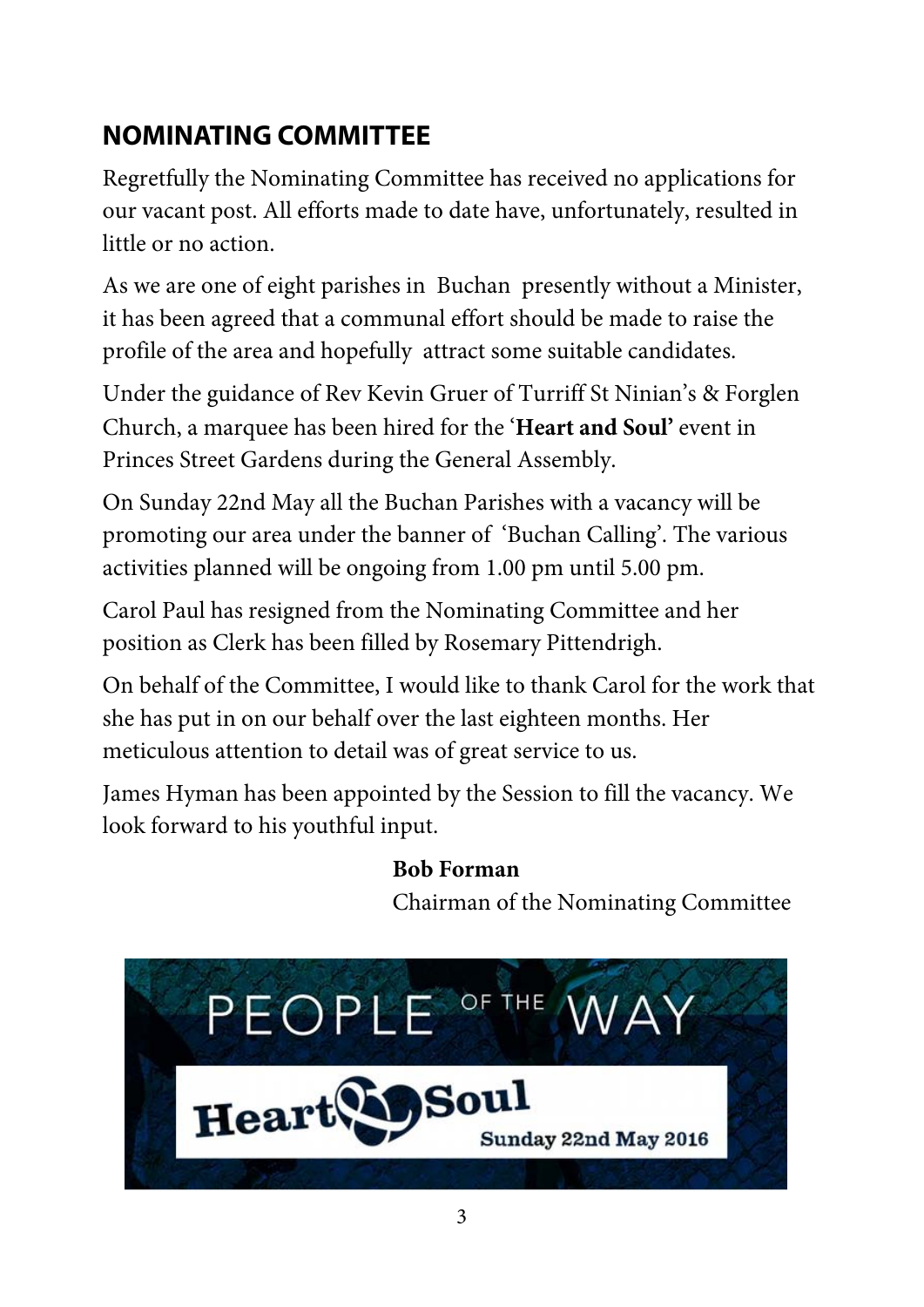### **WATCH & TALK**

We met in January, February and March and enjoyed watching and discussing the following DVDs

#### **Christianity, The Future**

Cherie Blair talked about her own childhood as a Catholic and discussed the events, such as the First World War and the social changes of the sixties which have resulted in fewer people in Europe taking part in Church services. She looks to America for hope that with changes, such as abandoning old church buildings and traditional forms of worship, there will be a revival in our part of the world. We were not convinced that Mega Church services held in supermarket type buildings and attracting thousands of worshipper is likely to replace our present church practises.

#### **Is it better to be a mixed race**

In this DVD the attitude to people of mixed race in this country was discussed. The prejudices against them was evident in many ways in the past and although today mixed marriages are not frowned on still children born to mixed race parents sometimes feel they do not belong in either social group. Aaratti Prasad the presenter, who has an Indian mother and white English father, talked of the many advantages that arise from the mixture of genes. In nature animals and plants are found to be healthier and stronger when breeds are mixed. Although in the past Germans thought that white races were superior there is evidence that when religious groups encourage their children to marry cousins or second cousins unfavourable genes are passed on through generations. The discussion concluded that to inherit gene copies from parents who are as different as possible is the best way to achieve success in mixed races.

In **Amish Worlds Squarest Teenagers** we learned about two groups, one Amish the other British sharing a holiday in Cornwall at a Watersports Centre. Some of the activities at first were a problem particularly for the Amish girls. Coming from rural America, having to change from their long cotton dresses into wet suits and try water surfing was difficult but they came to enjoy the freedom it brought them. The morals of the British friends were shocking to them and they disliked spending an evening at a noisy disco.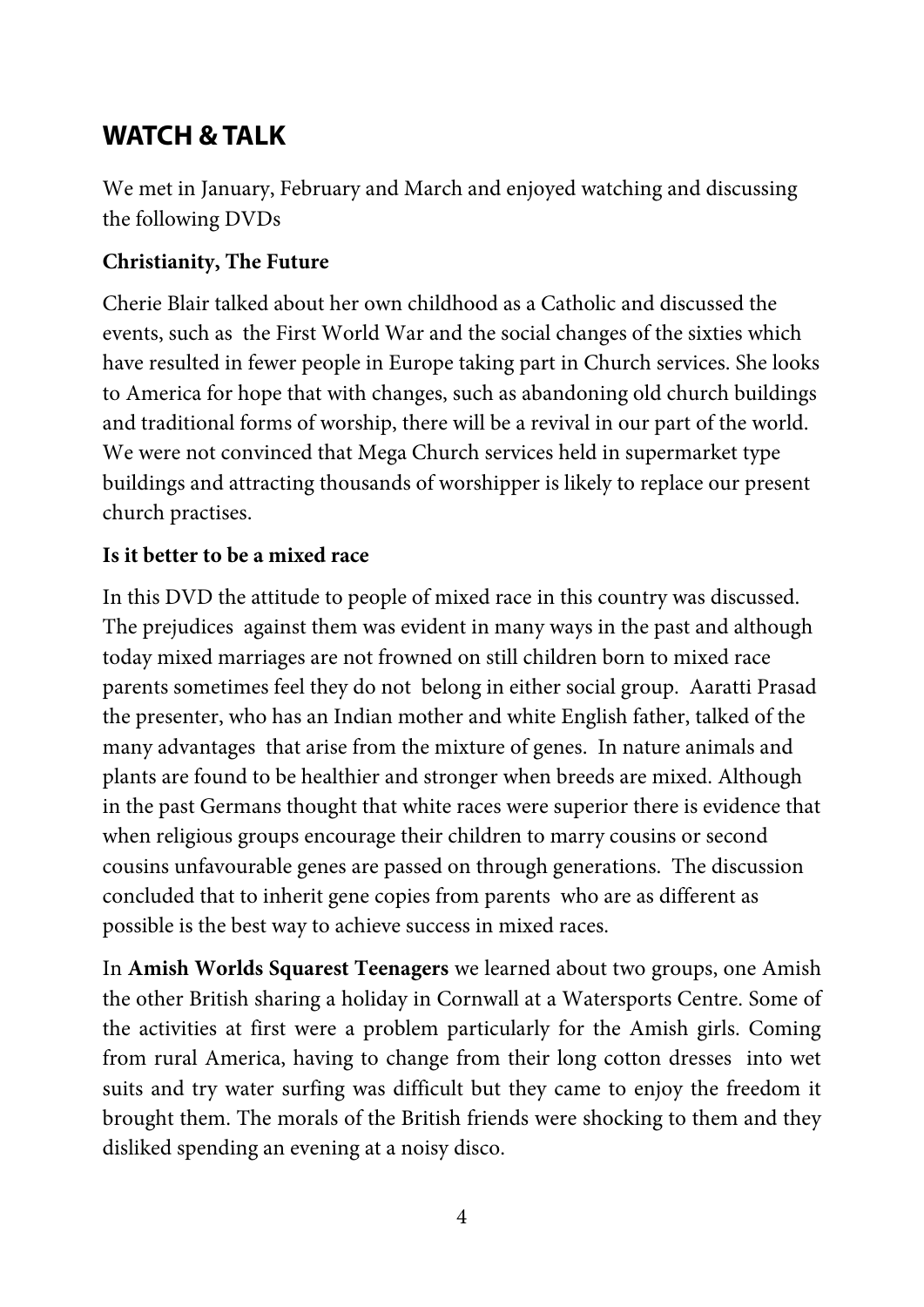In return the Amish teenagers showed their friends how to create a garden and build a hut. After the holiday it appeared that both groups benefitted from their time together and genuine friendships developed.

We enjoyed Sunday lunch at the Seaview Hotel, Boddom in April when we had the opportunity of thanking those who had hosted our meetings throughout the year.

#### *Annette Garden*

### **CHRISTIAN AID WEEK**

Christian Aid Week began with the usual Buttery Morning in the Church Hall which raised  $£265$ . This year we have not been able to carry out the house to house collection. Envelopes have been delivered in the usual way and can be returned to one of three collection points in both Hatton and Cruden Bay or brought to Church. We are therefore, unable to publish a total at this early stage but hope that the final amount collected will be in line with previous years. Once again I am delighted to say thank you to all who have worked hard and to all who will in any way contribute to this fundraising,

- to those who organised and supported the buttery morning, being there, helping with the serving, giving and buying of raffle & tombola prizes
- to those who organised and those who did the distribution of envelopes.
- To those who over the year collect coins in jars/boxes/bags etc.
- and, in particular, to the Christian Aid Organisers Rosemary Reid in Hatton and Mary Bratton in Cruden Bay.

The figure raised will hopefully show that the parish of Cruden continues to support and help the poor and needy of today's world. Our final donation will give many people a chance to enjoy a better life.

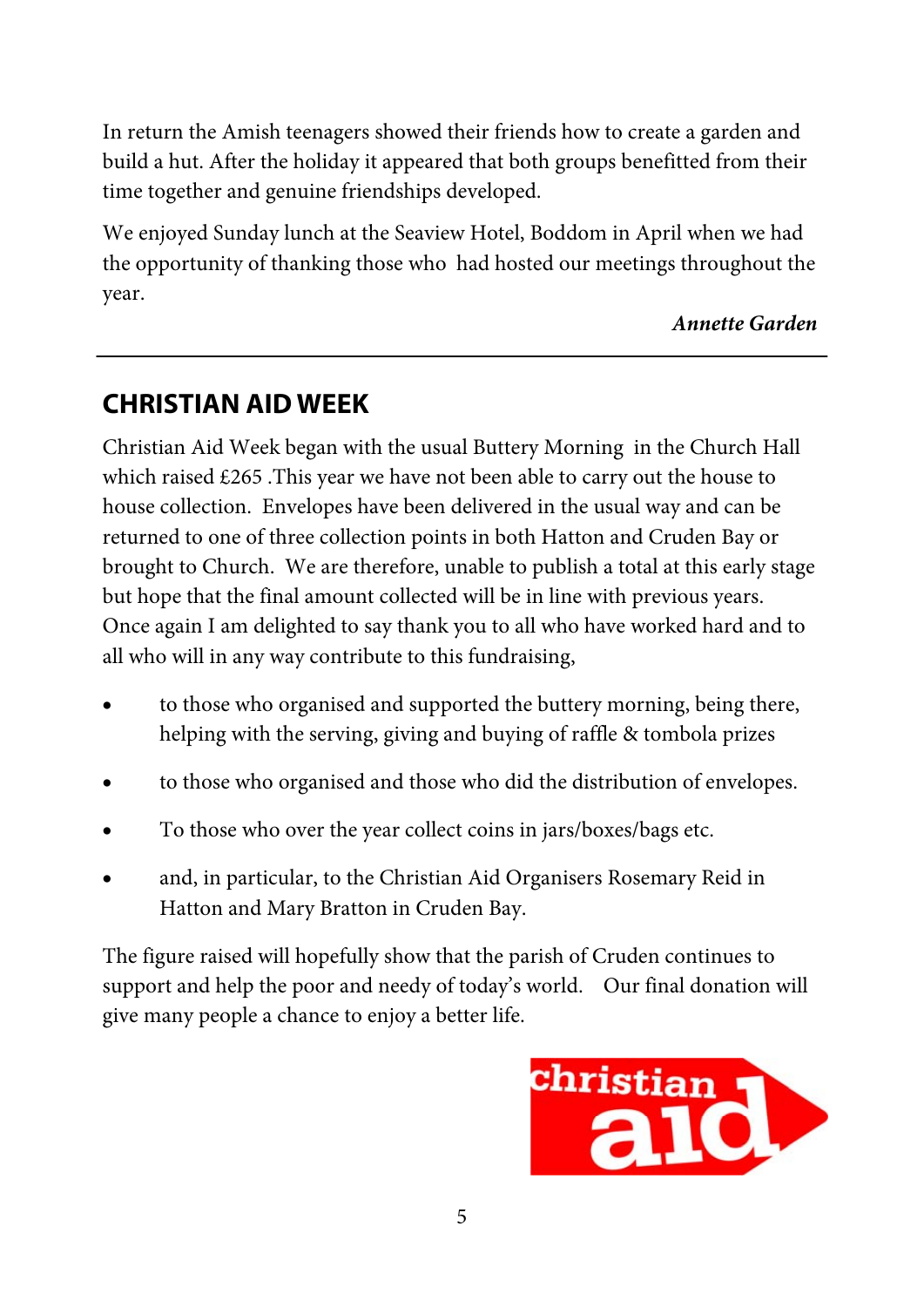# **THE GUILD**

#### **Transatlantic Travels**

On **Monday 29February**, Muriel and Philip Cantlay came along to a very well attended meeting, entertaining us with slides and tales of their holiday to the USA aboard the QE2. Philip related their experiences when they visited New York and Washington, with a bit of prompting from Muriel.

#### **Monday 28March My Garden by Piers Claxton**

Once again the meeting was very well attended and everyone very much enjoyed Piers' story of how he and his wife transformed a rundown house and land into the most fantastic garden. His work on the garden, almost completely done with no outside help, took a little over 15 years and the photographs of the project from start to finish, left us all, totally amazed.

### **Monday 25April**

### **Guild AGM**

Rosemary opened the meeting, and gave her report for the past year. The existing committee was re-elected to serve for the 2016-17 session. Rosemary stayed on as President, Mary and Shonah as Secretary and Treasurer. Others in the committee are Muriel, Irene and Lorraine. That being all the business, the Choir, accompanied by Stephen Calder then led the entertainment for the evening. Music, poems and sketches were the order of the evening. This proved to be a lovely end to the session.

After tea, Rosemary reminded everyone about the outing in June and wished everyone a safe journey home .

# **CAKE AND CANDY SUNDAY STALL**



To raise funds for the Guild Projects there will be a Cake and Candy Stall held in the Hall after the service on the last Sundays of June and July. Donations for the stall welcome. Further details from Beatrice Fawkes (841814).

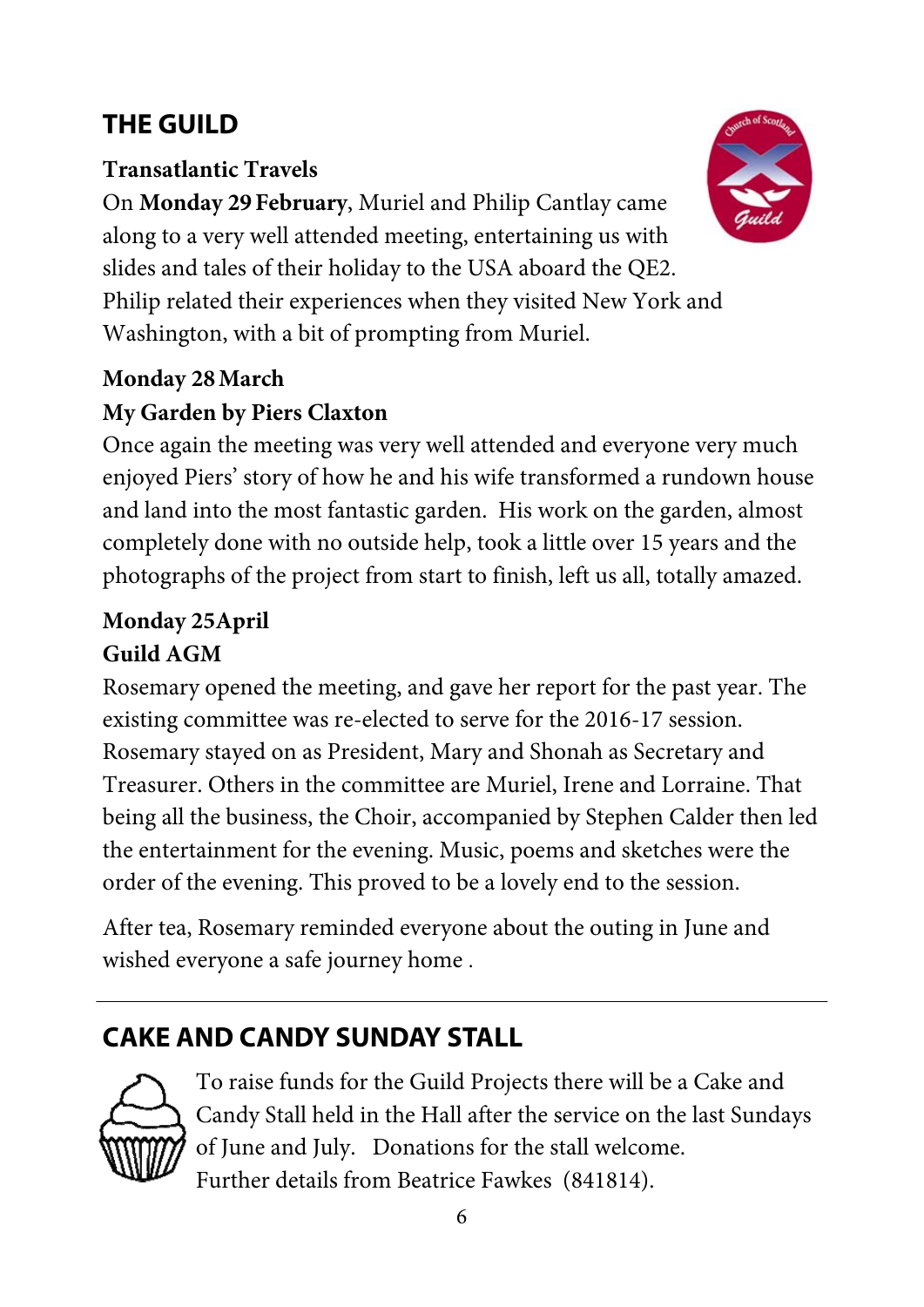# **GUILD SPONSORED WALK AND SENIORS' OUTING**

The Guild would like to say a big thank you to all sponsors and all who took part in the Sponsored Walk on 24 April in aid of the Senior Citizens' Outing and Guild funds. To date £950 has been raised.

This year the outing on Thursday 2 June is going to Johnstons of Elgin followed by high tea at the Bancar Hotel, Lonmay. An invitation is extended to all senior citizens who are church members or adherents.

A bus will pick up in Cruden Bay at **12.00 pm** and Hatton Village Hall at 12.15 pm. **(Please note the earlier than usual pick up time)**  If you would like to come please can you notify any Guild Committee Member – Rosemary Pittendrigh (812220), Shonah Taylor (841519) or Hatton Post Office, Irene Will (841532), Lorraine Neilson (812436), Muriel Cantlay (841219).

# **CRUDEN CRAFT GROUP**

The craft group continues to meet every second Tuesday and will carry on throughout the summer months without a break. Recently a box of knitted and crocheted goods was donated to Peterhead Maternity Hospital and The Fishermen's Mission in Peterhead was the recipient of a large bag of knitted hats which will be put to very good use by the fishermen using our port. New faces are always welcome at the group and even if you only want to come now and again you will be made very welcome.

**Carol Paul** 

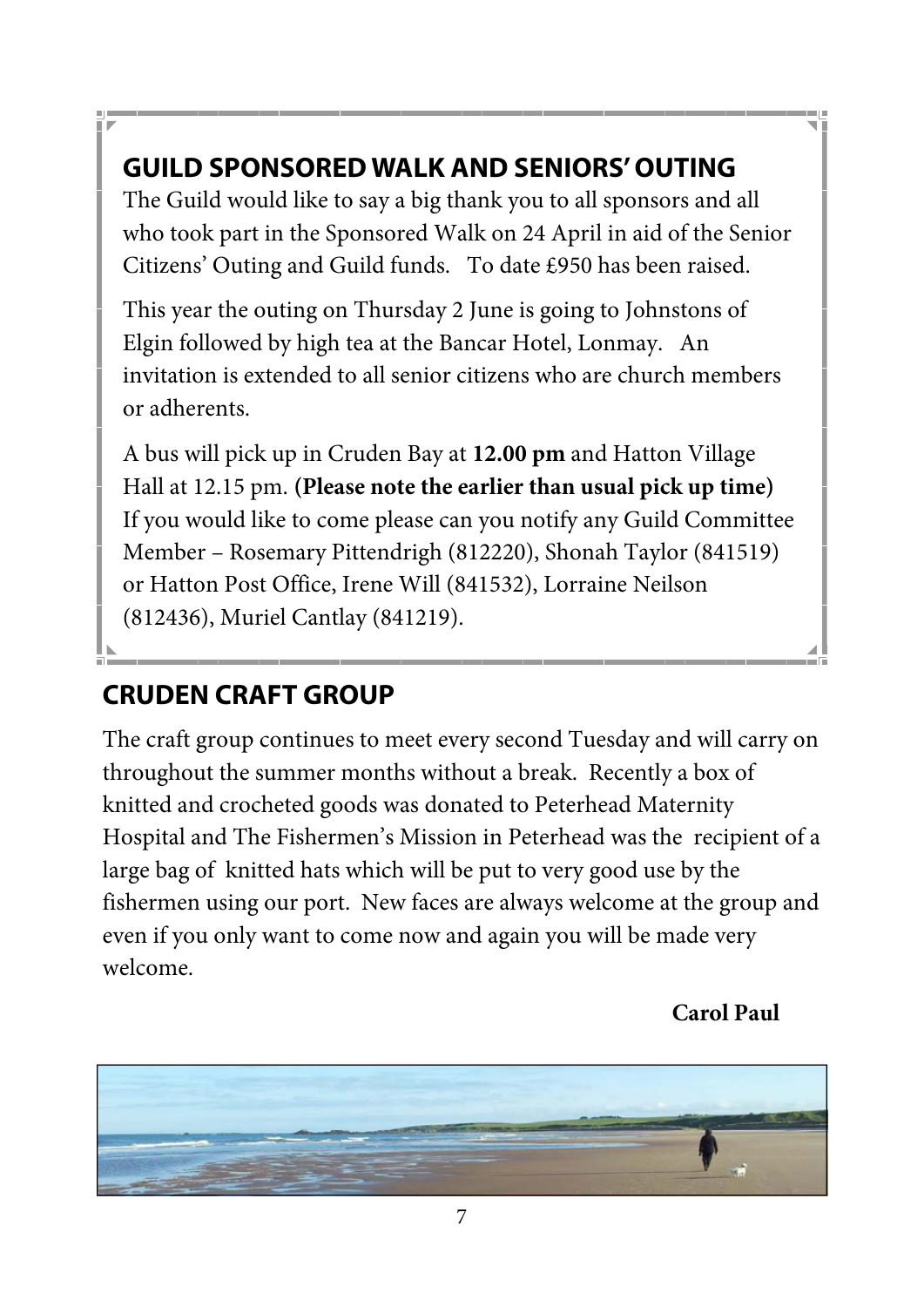#### **CRUDEN CHURCHES' WALKING GROUP**

In March, fourteen adults with Stephanie and Adam set off on the first walk of the season on the Aberdeen Sculpture Trail. From the Castlegate to Bon Accord Square a number of interesting statues and sculptures were viewed. In Schoolhill and Rosemount Viaduct walkers viewed the Cowdray Hall War memorial, the William Wallace Statue, Robert Burns with his daisy in Union Terrace, the ornate figure of Edward V11 on the corner of Union Terrace and Union Street to a very dull plain rectangular stone in memory of Archibald Simpson in Bon Accord Square, the famous Aberdonian architect who designed many notable buildings in the city. The final sculptures on the remaining side of the Union Bridge are the black Kelly's cats (copies of which can be seen in the Duthie Park Winter Gardens). After welcome refreshments in the Coffee Shop in Gaelic Lane, the consensus was that the walk was worthwhile and educational although not all the statues are mentioned in this report.

#### **Beatrice Fawkes**

#### **Inverugie Sunday 23 April**

The walking group, combined with the Guild members for their annual sponsored walk, gathered at the Fishermen's car park on the Ugie, and were surprised to see swallows swoop over the river, their arrival there a whole three weeks earlier than last year.

Dr Thain, owner of Inverugie Castle had put together for us an excellent collection of photos and pictures and provided first hand information on the structure and history of the castle. Equally fascinating was the centuries old ice house located nearby, its size and excellent state of preservation quite amazing. On leaving the castle we headed back through the village to the shelter of the railway line, the "tortoises" among us overtaking the "hares" there by taking a wee short-cut up the bank. We exited from the railway line at Westerton and headed back down the brae, enjoying the panoramic views all around. We left out the Ravenscraig Castle section on account of the extra time spent at Inverugie Castle at the start of our walk.

We adjourned to a deserted Waterside Hotel for tea and "rock scones "before heading home.

#### **Margaret Wisely**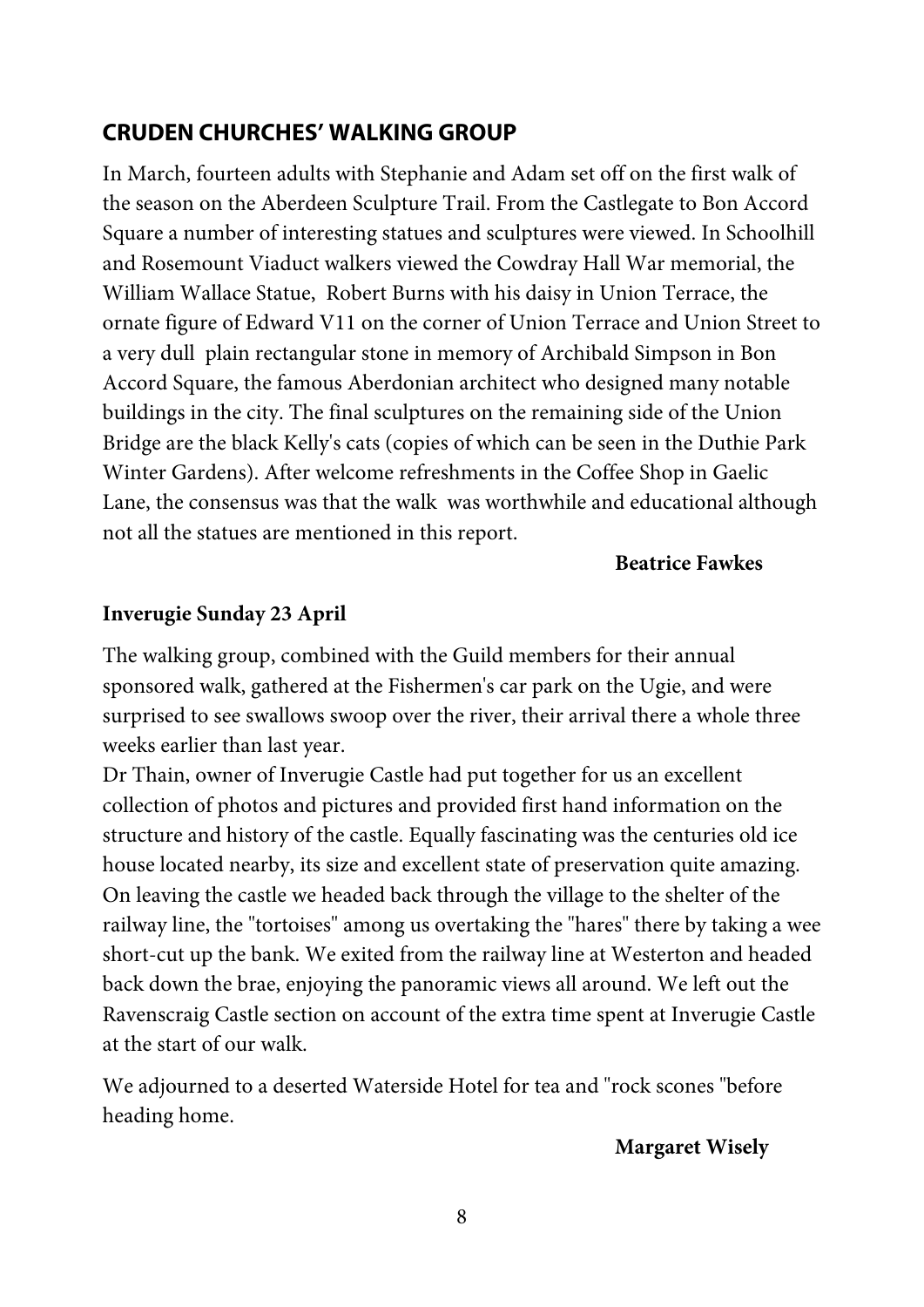### **DEVELOPMENT OF THE HATTON SITE**

The Kirk Session are continuing their discussions with regard to the development of the Hatton site by selling serviced plots to fund the construction of a new manse. As far as we are aware this is the first time that a Church of Scotland congregation has given thought to this type of development and we have been encouraged by the support given by the General Trustees. Recently Professor Stewart Brymer, one of the General Trustees, met with the Kirk Session and encouraged them to continue to investigate the options open to us and through vision and prayer what was best for Cruden would emerge.

 **Robert Esson** 

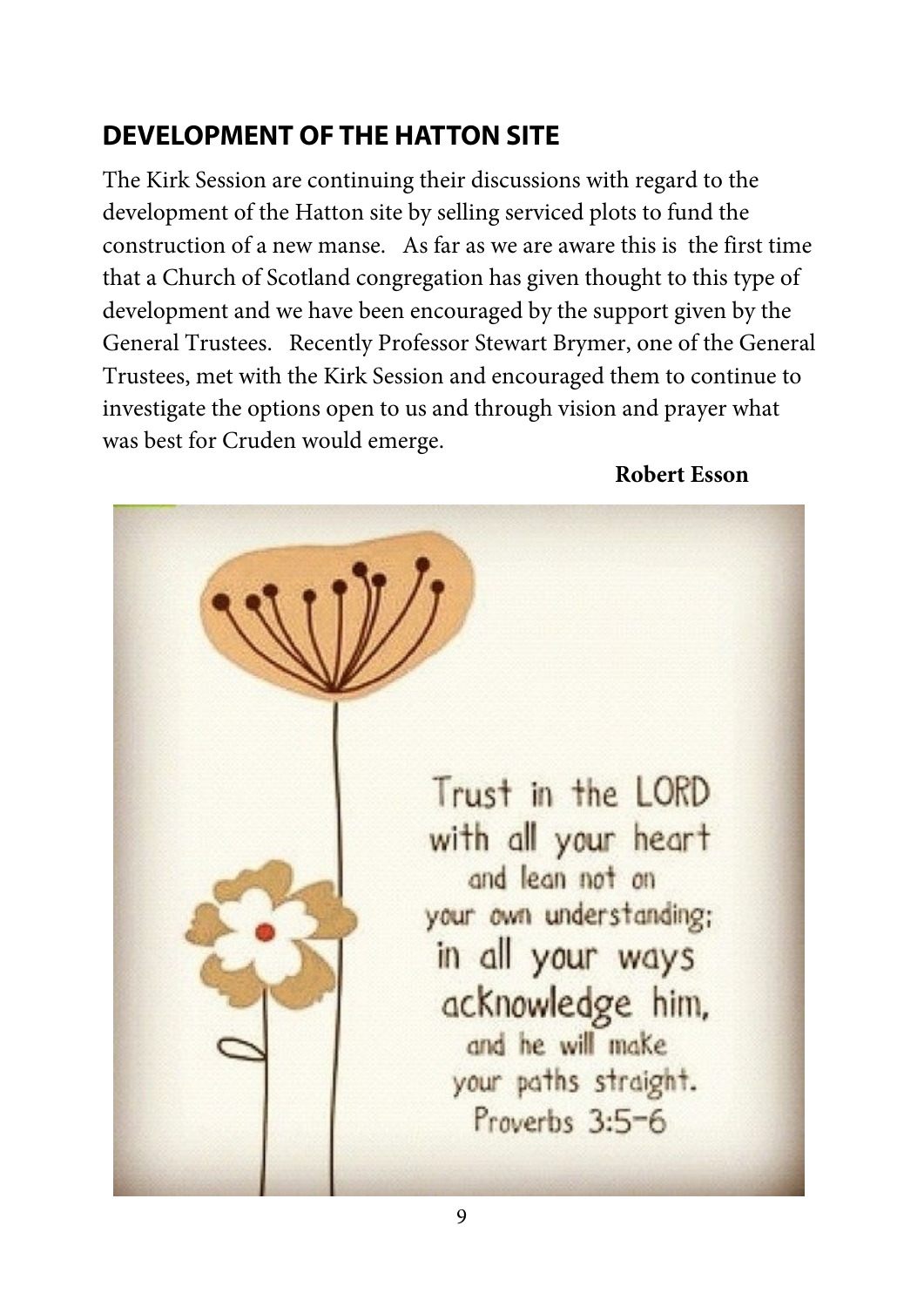# **PARISH REGISTER**

### **DEATHS**

Mrs Jeanette Groves, 104 Braehead Drive, Cruden Bay. Miss Hazel Paterson, 8 Bridgend Cottages, Hatton

### **BABTISM**

Alastair Norrie, Hinmaist, Auchenten, Hatton.

### **MESSY CHURCH**

We have had excellent attendance at Messy Church. It is great to see so many children enjoying the activities we provide. The singing is getting better as the children are getting to know the songs and the adults join in too. We have heard about some ladies of the Bible, Hannah and Esther. The next meeting on the 19th of May will be the last of the session. New members visitors and helpers are always welcome.



**The Messy Church Team** 



The next issue of the Bulletin will be published at the beginning of September. Please send all material to be included before Sunday 21 August to: **Ladebank 1 Manse Place Hatton bulletin@crudenchurch.org.uk**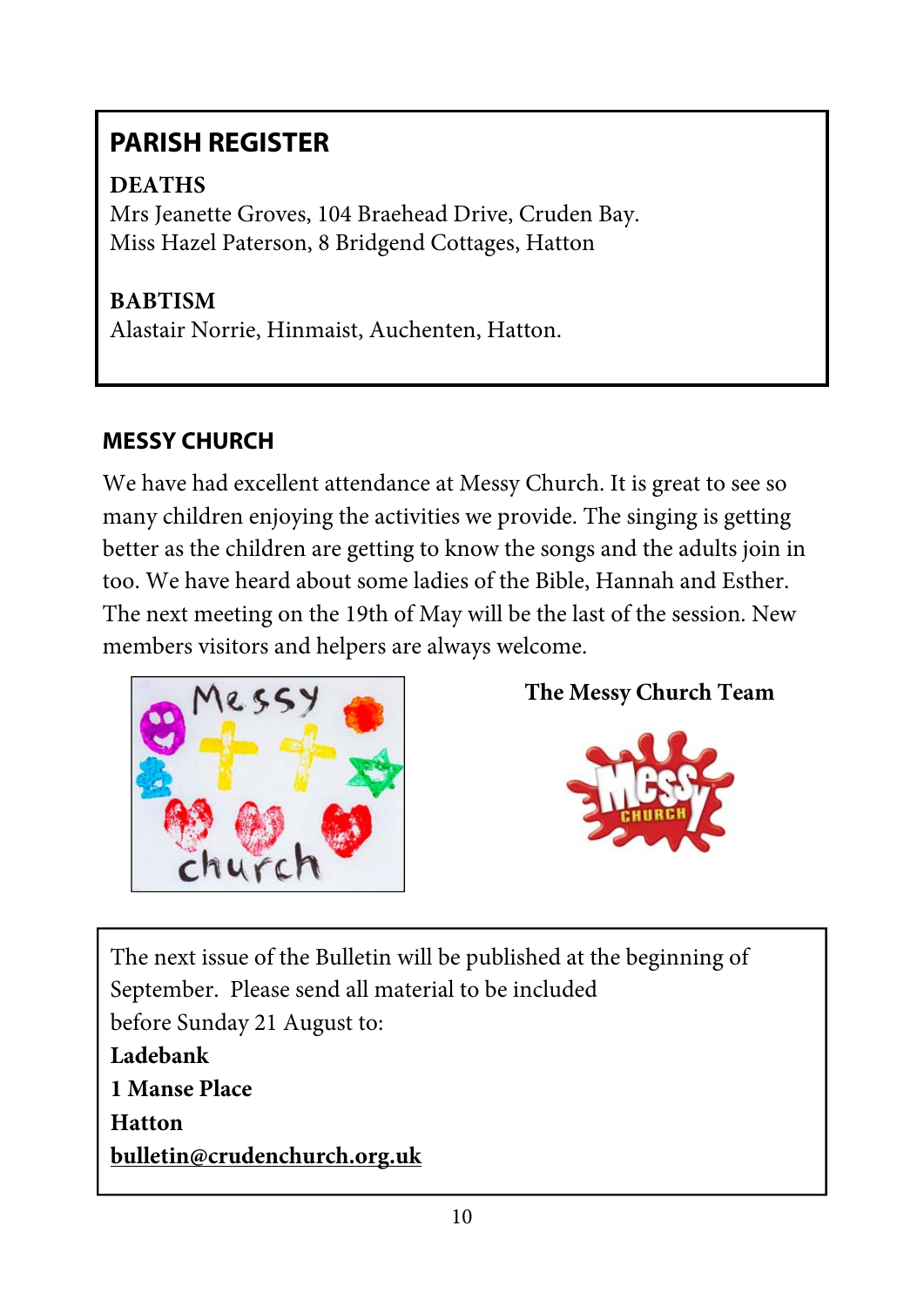# **Sunday Morning Duties 10 am**

| Date    | Door                                       | <b>Flowers</b>          | <b>Teas</b>                              | Children                            |
|---------|--------------------------------------------|-------------------------|------------------------------------------|-------------------------------------|
| 5 June  | Margaret Bruce<br>Ken Bruce                | Jean Beedie             | Rosemary Reid<br>Margaret Adams          | Katherine Hyman<br>Maureen Reid     |
| 12 June | Betty May<br>Robert Petticrew              | Margaret<br>Cruickshank | Kathleen Craig<br><b>Beatrice Fawkes</b> | Karla Buswell<br>Helen Smith        |
| 19 June | Betty May<br>Robert Petticrew              | Joyce Willox            | Doreen Buchan<br>Mary Bratton            | Katherine Hyman<br>Maureen Reid     |
| 26 June | Debbie Macintosh<br><b>Betty Forrester</b> | Trish Smith             | Liz Carnie<br>June Manning               | Karla Buswell<br>Helen Smith        |
| 3 July  | Debbie Macintosh<br><b>Betty Forrester</b> | <b>Irene Stott</b>      | Elma Cumming<br>Iris Durno               | School Holidays<br>No Junior Church |
| 10 July | <b>Beatrice Fawkes</b><br>Liz Carnie       | Rosemary<br>Pittendrigh | <b>Beatrice Fawkes</b><br>Kathleen Craig | School Holidays<br>No Junior Church |
| 17 July | <b>Beatrice Fawkes</b><br>Liz Carnie       | <b>Betty Forrester</b>  | Marilyn Samways<br>Margaret Bruce        | School Holidays<br>No Junior Church |
| 24 July | Isobel Young<br>Jack Young                 | Norma Forman            | Norma Forman<br><b>Beatrice Fawkes</b>   | School Holidays<br>No Junior Church |
| 31 July | Isobel Young<br>Jack Young                 | Maureen Esson           | Margaret Adams<br>Rosemary Reid          | School Holidays<br>No Junior Church |
| 7 Aug   | Carol Paul<br><b>Stewart Paul</b>          | Iris Durno              | Fiona Stephen<br><b>Irene Stott</b>      | School Holidays<br>No Junior Church |
| 14 Aug  | Carol Paul<br>Stewart Paul                 | Anne Smith              | Mary Bratton<br>Doreen Buchan            | School Holidays<br>No Junior Church |
| 21 Aug  | Jim MacDonald<br>Margaret Adams            | <b>Betty Forrester</b>  | June Manning<br>Liz Carnie               | Katherine Hyman<br>Maureen Reid     |
| 28 Aug  | Jim MacDonald<br>Margaret Adams            | Trish Smith             | Iris Durno<br>Liz Carnie                 | Karla Buswell<br>Helen Smith        |
| 4 Sept  | Marilyn Samways<br>Sarah Paterson          | Muriel Cantlay          | Margaret Adams<br>Rosemary Reid          |                                     |

**Reminder to those on duty**. If you are unable to do door or tea duties, please endeavour to find someone to do them for you.